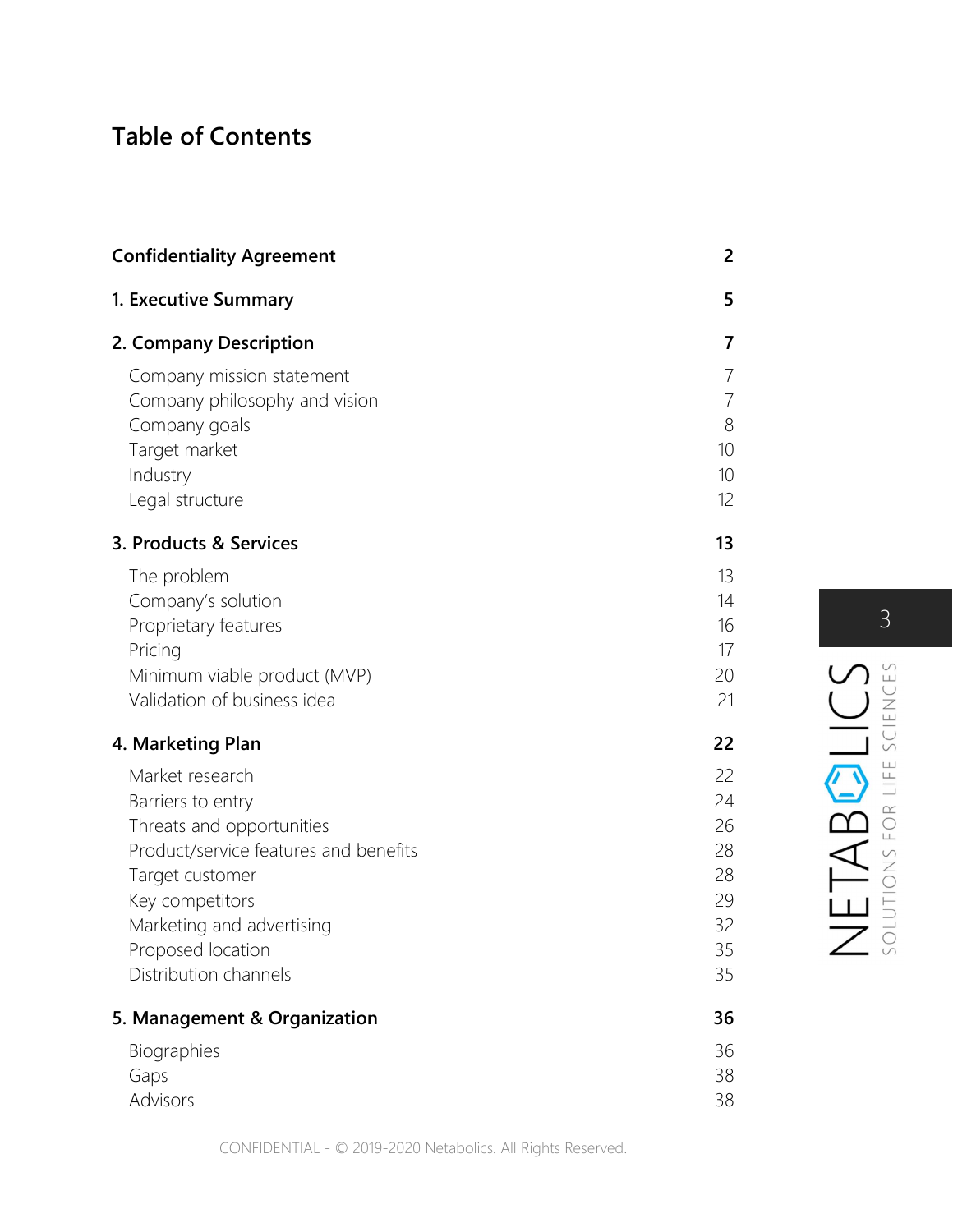| 6. Financial Plan                        | 40 |
|------------------------------------------|----|
| Startup expenses and capitalization      | 40 |
| Profit & loss projection                 | 42 |
| Cash flow projection                     | 43 |
| Use of capital                           | 43 |
| 7. Appendices                            | 45 |
| Technical specifications of the platform | 45 |
| Estimated cost for MVP development       | 48 |
| Resume of owner                          | 50 |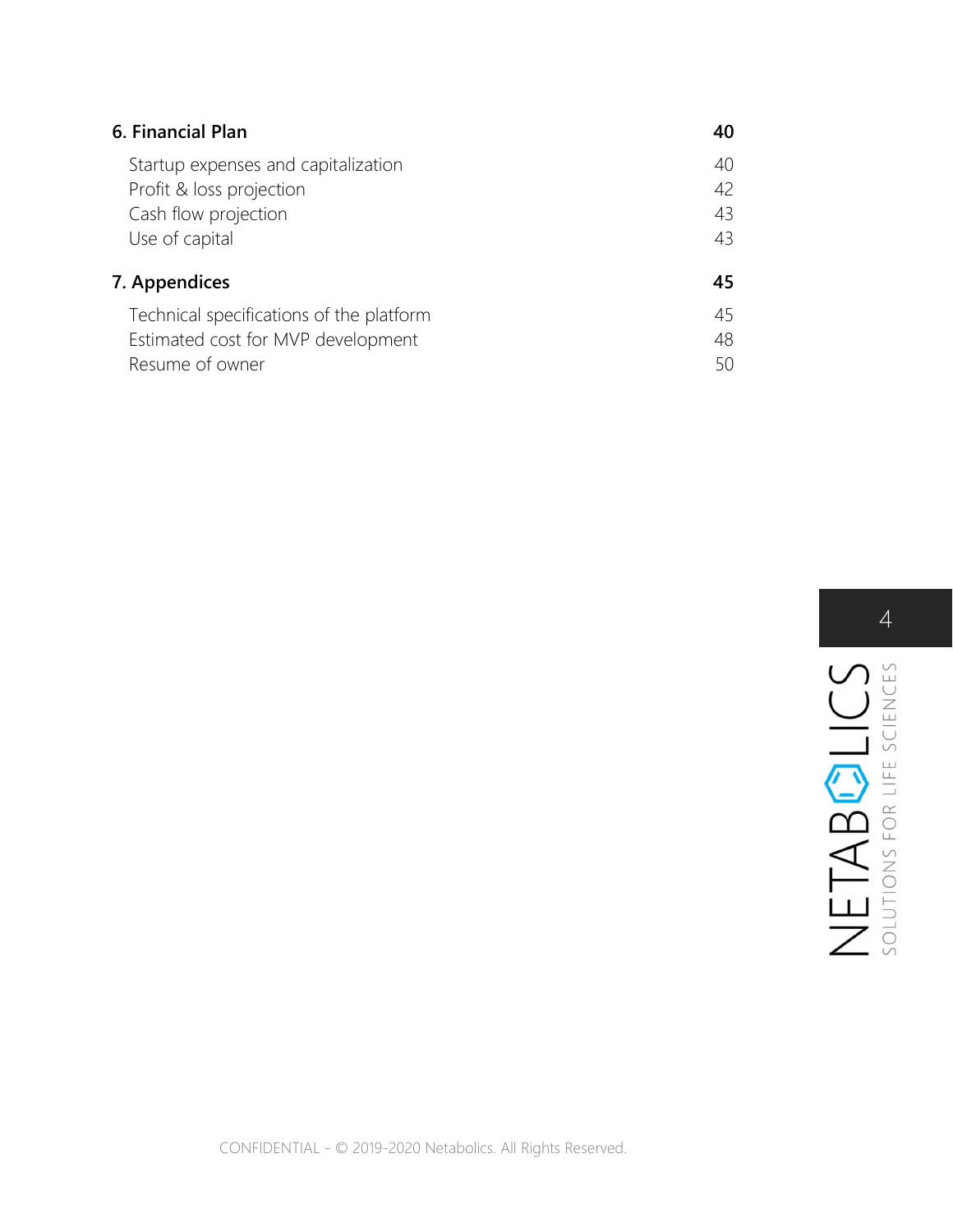## 1. Executive Summary

Netabolics is an innovative startup that qualifies as an academic spin-off and operates in the field of bioinformatics. We aim at accelerating the research & development process of Pharma and Biotech by offering a low-cost cloudcomputing platform for the analysis of cellular metabolism.

Our proprietary algorithms leverage artificial intelligence to predict the complex behavior of metabolic networks, which include tens of thousands of chemical reactions involving enzymes and metabolic compounds. In particular, we can provide detailed information about how large, genome-scale metabolic networks dynamically respond to various types of perturbations, something that has been impossible thus far. The lack of breakthrough innovation in this specific field since the development of enzyme kinetic theory more than a hundred years ago is arguably among the reasons explaining why about 90% of clinical trials fail.

Netabolics is just born as a business idea, capitalizing ten years of active academic research. We expect to be known in the field by one year from now, which includes having few paying customers (e.g., early adopters) and partnering with one or two non-competitive startup companies operating in the same subject area. By three years, we expect to have acquired a high reputation and tens of highly ranked customers, thanks to the continuous development of our platform. By five years we expect to be the leading company worldwide for the application of artificial intelligence to the kinetic analysis of metabolic networks.

Our ideal customers are in the private sector, i.e. companies directly or indirectly connected with the pharmaceutical/biotechnology industry. However, we expect

CONFIDENTIAL - © 2019-2020 Netabolics. All Rights Reserved.